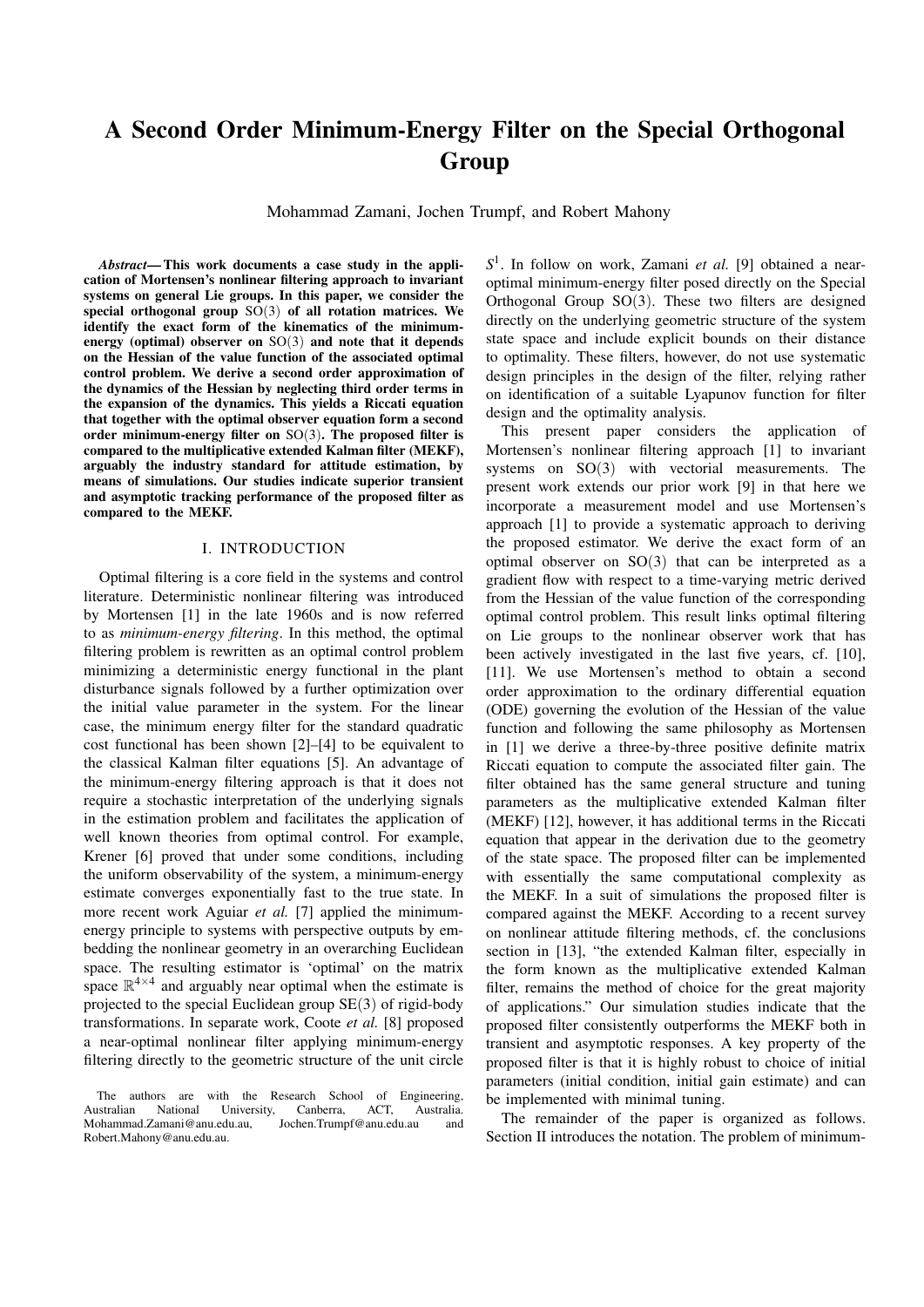energy filtering on SO(3) is formally discussed in Section III. In Section IV we apply Mortensen's approach to derive the proposed filtering formulas. The obtained results are presented and formally proved in Section V. Next, Section VI includes some remarks on the implementation of the proposed filter along with a simulation study, comparing the performance of the proposed filter against the MEKF. Finally, Section VII concludes the paper.

### II. NOTATION

The rotation group is denoted by  $SO(3)$ .

$$
SO(3) = \{ R \in \mathbb{R}^{3 \times 3} | R^T R = I, \det(R) = 1 \},
$$

where *I* is the 3 by 3 identity matrix. The associated Lie algebra  $\mathfrak{so}(3)$  is the set of skew-symmetric matrices,

$$
\mathfrak{so}(3) = \{A \in \mathbb{R}^{3 \times 3} | A = -A^T\}.
$$

For  $\Omega = [a, b, c]^T \in \mathbb{R}^3$ , the lower index operator  $(.)_{\times}$ :  $\mathbb{R}^3 \longrightarrow$  so(3) yields the skew-symmetric matrix

$$
\Omega_x = \left[ \begin{array}{rrr} 0 & -c & b \\ c & 0 & -a \\ -b & a & 0 \end{array} \right].
$$

Inversely, the operator vex :  $\mathfrak{so}(3) \longrightarrow \mathbb{R}^3$  extracts the skew coordinates,  $\text{vex}(\Omega_{\times}) = \Omega$ . The Frobenius norm of a matrix  $X \in \mathbb{R}^{3 \times 3}$  is given by  $||X|| := \sqrt{\langle X, X \rangle} := \sqrt{\text{trace}(X^T X)}$ . We define a cost  $\phi_{\Gamma} : SO(3) \longrightarrow \mathbb{R}^+_0$ , by

$$
\phi_{\Gamma}(R) := \frac{1}{2} \operatorname{trace} \left[ (R - I)^T \Gamma (R - I) \right],
$$

where  $\Gamma \in \mathbb{R}^{3 \times 3}$  is symmetric positive definite. Note that  $\phi_{\Gamma}(R)$  coincides with the squared Frobenius norm of  $\Gamma^{0.5}(R -$ *I*) and hence is nonnegative. We define the following projection operators. The symmetric projector  $\mathbb{P}_s$  is defined by  $\mathbb{P}_s(M) := 0.5(M + M^T)$ . The skew-symmetric projector  $\mathbb{P}_a$ is defined by  $\mathbb{P}_a(M) := 0.5(M - M^T)$ . Recall that the vector product of the two vectors  $U, \Omega \in \mathbb{R}^3$  satisfies

$$
(U \times \Omega) = \text{vex}(2\mathbb{P}_a(\Omega U^T)).
$$
 (1)

#### III. MINIMUM-ENERGY FILTERING ON SO(3)

Consider the system on  $SO(3)$ 

$$
\begin{cases}\n\dot{R}(t) = R(t)(A(t) + \delta(t)), R(0) = R_0, \\
y_i(t) = R(t)^T a_i + \varepsilon_i(t), i = 1, \cdots, n,\n\end{cases}
$$
\n(2)

where *R* is an SO(3)-valued state signal. The vectors  $a_i$ are known vector directions in the reference frame, i.e. a fixed frame considered as a reference frame. The direction measurements  $\{y_i\}$  and the measurement errors  $\{\varepsilon_i\}$  are measured in the body fixed frame, i.e. a frame attached to a moving rigid body with orientation *R*. The signals *A* and  $\delta$  denote the measured angular velocity input and the input measurement error, respectively, and take values in  $\mathfrak{so}(3)$ . The unknown variables here are  $R_0$ ,  $\delta$  and the  $\{\varepsilon_i\}$ . All signals are deterministic functions of time and we assume sufficient regularity of all signals to ensure existence of unique maximal solutions of the system (2).

The principle of minimum-energy filtering adapted to our system (2) is as follows. Consider the cost

$$
J(t;R_0, \delta|_{[0, t]}, {\varepsilon_i|_{[0, t]}}) = \int_0^t \frac{1}{2} \left( ||\text{vex}(\delta)||^2 + \sum_i ||\varepsilon_i||^2 \right) d\tau
$$
  
+  $\phi_{K_0^{-1}}(R_0) = \int_0^t \frac{1}{2} \text{trace} \left( \frac{1}{2} \delta^T \delta + \sum_i \varepsilon_i \varepsilon_i^T \right) d\tau$   
+  $\frac{1}{2} \text{trace} \left[ (R_0 - I)^T K_0^{-1} (R_0 - I) \right],$  (3)

in which  $K_0 \in \mathbb{R}^{3 \times 3}$  is symmetric positive definite. At each time *t*, given the measurements  $\{y_i|_{[0, t]}\}\$  and  $A|_{[0, t]}$ , the goal is to obtain an estimate  $\hat{R}(t)$  of the true state  $R(t)$ by minimizing the cost (3). The cost arguments are the unknowns  $(R_0, \delta|_{[0, t]}, {\varepsilon_i|_{[0, t]}})$ . Hence, equivalently, we seek the minimizing unknowns, given that they are compatible with the measurements in fulfilling the system equations (2). The cost functional (3) encodes the total energy involved in any anticipated set of unknowns and by minimizing it we achieve a minimum-energy estimate.

A set of minimizing unknowns  $(R_0^*, \delta^*|_{[0, t]}, \{\varepsilon_i^*|_{[0, t]}\})$ replaced in the system equations (2) yields the optimal state trajectory  $R^*_{[0, t]}$ . The subscript  $[0, t]$  indicates that the optimization takes place on the interval [0, *t*]. We pick the final optimal state  $R^*_{[0, t]}(t)$  as our minimum-energy estimate at time *t*,  $\hat{R}(t) := R^*_{[0, t]}(t)$ . This could be a lengthy process as at any time *t* we need to obtain the optimal state trajectory  $R^*_{[0, t]}$ and pick its final value as our minimum-energy estimate at that time. In practice, we will seek a recursive filter that at each time *t* yields the minimum-energy estimate as its state value.

Technically, the cost (3) depends on the unknowns *R*0,  $\delta|_{[0, t]}$  and  $\{\varepsilon_i|_{[0, t]}\}$ , but given  $R_0$  and  $\delta|_{[0, t]}$ , the known  $\{a_i\}$ and the measurements  $A|_{[0, t]}$  and  $\{y_i|_{[0, t]}\}$ , the  $\varepsilon_i|_{[0, t]}$  are uniquely determined by (2). Hence we can turn this problem into an optimal control problem by substituting  $\varepsilon_i$  in (3) from (2) and treating  $R_0$  as a constant parameter for the moment.

$$
J(t; R_0, \delta|_{[0, t]}) =
$$
  

$$
\int_0^t \frac{1}{2} \operatorname{trace} \left( \frac{1}{2} \delta^T \delta + \sum_i (y_i - R^T a_i) (y_i - R^T a_i)^T \right) d\tau
$$
  

$$
+ \frac{1}{2} \operatorname{trace} \left[ (R_0 - I)^T K_0^{-1} (R_0 - I) \right].
$$
 (4)

We treat  $\delta|_{[0,t]}$  as the control input and minimize (4) over δ. The initial value  $R_0$  is treated as a fixed and known parameter when solving the optimal control problem. We will later optimize over this parameter in the derivation of the filter. The end point  $R(t)$  is free but constrained by the measurements and by the dynamics (2) in the period [0, *t*].

To apply the Maximum Principle we define the following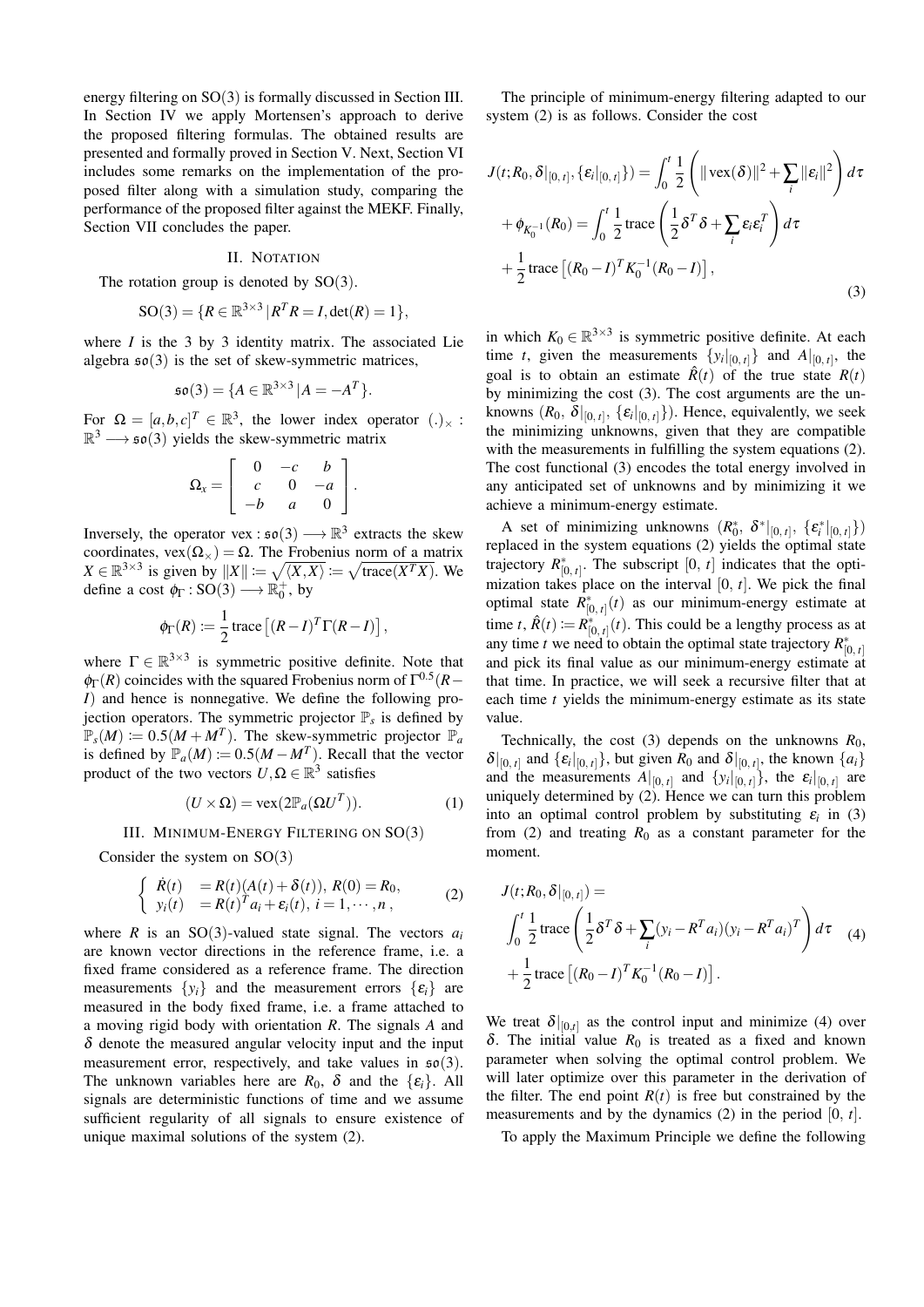pre-Hamiltonian [14].

$$
\mathcal{H}(R, P, \delta, t) := \text{trace}[\frac{1}{4}\delta(t)^T\delta(t) + \frac{1}{2}\sum_{i} (y_i - R^T a_i)(y_i - R^T a_i)^T - P^T \dot{R}],
$$
\n(5)

where  $P \in T_R$  SO(3) is the tangent space valued costate variable. Next, we minimize the Hamiltonian over  $\delta$  computing the critical point of  $\mathcal{H}$ .

$$
\mathcal{D}_{\delta} \mathcal{H} \circ \Gamma = 0, \forall \Gamma \in \mathfrak{so}(3)
$$
  

$$
\Rightarrow \text{trace}[\frac{1}{2}\delta(t)^{*T}\Gamma - P^{T}R\Gamma] = 0
$$
 (6)

which gives  $\delta^* = -2P^T R = 2R^T P$ . Substituting  $\delta^*$  we have the optimal Hamiltonian

$$
\mathcal{H}^*(R, P, t) = \text{trace}\left[-P^T P + \frac{1}{2}\sum_{i} (y_i - R^T a_i)(y_i - R^T a_i)^T - P^T R A\right].
$$
 (7)

From the Maximum principle we get the Hamilton equations

$$
\begin{cases}\n\dot{R} &= \nabla_P \mathcal{H}^*(R, P, t), \\
\dot{P} &= -\nabla_R \mathcal{H}^*(R, P, t).\n\end{cases}
$$
\n(8)

Since  $R(t)$  is free we have the boundary condition

$$
P(0) = R_0 \mathbb{P}_a (R_0^T K_0^{-1} (R_0 - I)).
$$
 (9)

The optimal control problem boils down to solving (8) and (9) for each *t*. However, as was said before, we want to avoid repeating this process at each time *t* by obtaining a recursive solution. Next, we apply the dynamic programming principle to this problem. We define the value function

$$
V(R,t) := \min_{\delta|_{[0,t]}} J(t;R_0,\delta|_{[0,t]}),
$$
\n(10)

where  $J$  is the cost  $(4)$  and the minimization is subjected to the system equations (2). The Hamilton-Jacobi-Bellman equation is then [?]

$$
\mathcal{H}^*(R, \nabla_R V(R, t), t) - \frac{\partial V(R, t)}{\partial t} = 0.
$$
 (11)

From (4) the initial time boundary condition is

$$
V(R_0, 0) = \frac{1}{2} \operatorname{trace} \left[ (R_0 - I)^T K_0^{-1} (R_0 - I) \right]. \tag{12}
$$

Up to here we have only addressed the optimal control part of the problem (by only minimizing over  $\delta$ ). To complete the optimal filtering problem, we also need to optimize *V* over  $R_0$ . This can be equivalently posed as optimization over  $R(t)$ (from (2)  $R_0$  and  $\delta|_{[0,t]}$  uniquely determine  $R(t)$  and vice versa  $R(t)$  and  $\delta|_{[0,t]}$  uniquely determine  $R(0)$ ). The optimum of *V* is characterized by the criticality condition

$$
\nabla_R V(R,t)|_{R=\hat{R}(t)} = 0. \tag{13}
$$

Recall that the minimum-energy estimate  $\hat{R}(t)$  is the minimizing argument  $R^*(t)$ , which yields the final condition (13). Solving Equation (13) is clearly a way to characterize  $\hat{R}(t)$ . However, we are interested in finding a differential equation that dynamically updates  $\hat{R}(t)$ .

Up to here we have introduced our optimization problem and we have shown how to approach it in the context of the Maximum Principle. In the next section we will discuss how we modify the proposed solution by Mortensen [1] to derive a second order approximation of a recursive minimumenergy filter on  $SO(3)$ .

## IV. FILTER DERIVATION USING MORTENSEN'S APPROACH

In this section we modify Mortensen's program [1] in order to adapt it to the geometric setting of our problem. Recall that the relationship between a directional derivative and a gradient with respect to a Riemannian metric  $\langle ., . \rangle$  is as follows.

$$
\mathscr{D}_R V(R,t) \circ R\Gamma = \langle \nabla_R V(R,t), R\Gamma \rangle. \tag{14}
$$

Here  $\mathscr{D}_R V(R,t) \circ R\Gamma$  denotes the derivative of the function *V* with respect to the argument *R* in the tangent direction *R*Γ where Γ is a Lie algebra element. The symbol  $\nabla_R V(R,t)$ denotes the gradient of the function *V* with respect to the argument *R*.

Applying (14) to the final condition (13) yields

$$
\{\mathscr{D}_R V(R,t) \circ R\Gamma\}|_{R=\hat{R}(t)} = 0, \quad \text{for all } \Gamma \in \mathfrak{so}(3). \tag{15}
$$

Next, we calculate the total time derivative of (15) using the chain rule.

$$
\frac{d}{dt}\{(\mathcal{D}_R V(R,t) \circ R\Gamma)|_{R=\hat{R}(t)}\} =
$$
\n
$$
\{\mathcal{D}_R^2 V(R,t) \circ (\hat{R}(t), R\Gamma) + \mathcal{D}_R (\frac{\partial V(R,t)}{\partial t}) \circ R\Gamma +
$$
\n
$$
\mathcal{D}_R V(R,t) \circ R\mathbb{P}_a (R^T \hat{R}\Gamma) \}_{R=\hat{R}(t)} = 0, \quad \text{for all } \Gamma \in \mathfrak{so}(3).
$$
\n(16)

We use (11) to replace  $\frac{\partial V(R,t)}{\partial t}$  in (16). This yields

$$
\frac{d}{dt}\{(\mathcal{D}_R V(R,t) \circ R\Gamma)|_{R=\hat{R}(t)}\} =
$$
\n
$$
\{\mathcal{D}_R^2 V(R,t) \circ (\dot{R}(t), R\Gamma) + \mathcal{D}_R \mathcal{H}^*(R, \nabla_R V(R,t), t) \circ R\Gamma +
$$
\n
$$
\mathcal{D}_R V(R,t) \circ R\mathbb{P}_a(R^T \dot{R}\Gamma)\}_{R=\hat{R}(t)} = 0, \quad \text{for all } \Gamma \in \mathfrak{so}(3).
$$
\n(17)

Using (14) and (7), the  $\mathcal{H}^*$  term in (17) can be rewritten as

$$
\mathcal{H}^*(R, \nabla_R V(R, t), t) = -\mathcal{D}_R V(R, t) \circ \nabla_R V(R, t)
$$

$$
+ \frac{1}{2} \sum_i \text{trace}[(y_i - R^T a_i)(y_i - R^T a_i)^T] - \mathcal{D}_R V(R, t) \circ RA.
$$
(18)

To simplify the resulting equation, in the following a first order derivative of  $H^*$  is derived using (18).

$$
\mathcal{D}_R \mathcal{H}^* \circ R\Gamma = -\mathcal{D}_R^2 V(R, t) \circ (\nabla_R V(R, t), R\Gamma) \n- \mathcal{D}_R V(R, t) \circ R\mathbb{P}_a (R^T \mathcal{D}_R (\nabla_R V(R, t)) \circ R\Gamma) \n- \sum_i \text{trace} [\Gamma^T \mathbb{P}_a (R^T a_i y_i^T)] \n- \mathcal{D}_R^2 V(R, t) \circ (RA, R\Gamma) - \mathcal{D}_R V(R, t) \circ R\mathbb{P}_a(\Gamma A)
$$
\n(19)

Replacing this equation in (17) and using the final conditions (13) and (15) will cancel the first order derivatives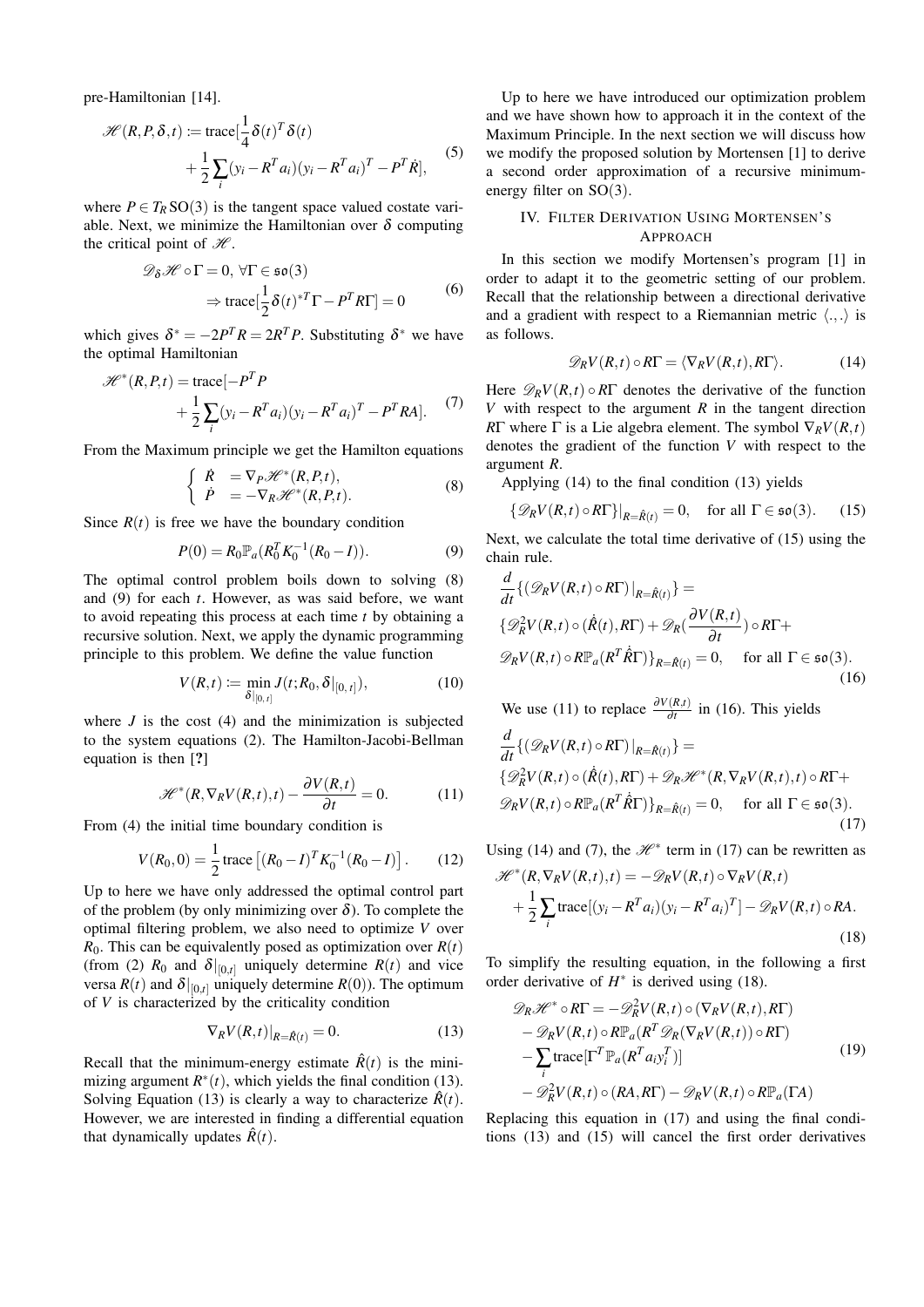and the gradients. Recall that the second order derivative is connected to the Hessian operator as follows.

$$
\mathscr{D}_{R}^{2}V(R,t)\circ (R\Gamma,R\Omega)=\langle \text{Hess}_{R}V(R,t)\circ R\Gamma,R\Omega\rangle. \tag{20}
$$

This helps replacing the second derivatives with the Hessian operator. We arrive at

$$
\{\langle \text{Hess}_{R} V(R, t) \circ \hat{R}(t), R\Gamma \rangle - \langle \sum_{i} R \mathbb{P}_{a} (R^{T} a_{i} y_{i}^{T}), R\Gamma \rangle - \langle \text{Hess}_{R} V(R, t) \circ R A, R\Gamma \rangle \}_{R = \hat{R}(t)} = 0, \quad \text{for all } \Gamma \in \mathfrak{so}(3).
$$
\n(21)

Finally, canceling the direction  $\Gamma$  and applying the inverse Hessian yields

$$
\dot{\hat{R}}(t) = \hat{R}A + \text{Hess}_{\hat{R}}^{-1} V(\hat{R}, t) \circ (\hat{R} \sum_{i} \mathbb{P}_a (\hat{R}^T a_i y_i^T)).
$$
 (22)

The observer defined by Equation (22) generates the optimal state estimate given that the Hessian of the value function  $V(R,t)$  exists and is invertible. To implement the observer we will need to compute an estimate of the Hessian operator  $Hess<sub>R</sub> V(R,t)$ . The goal is to obtain a finite dimensional matrix ODE playing the same role as the matrix Riccati equation in the linear deterministic filtering case [4].

Recall that the Hessian operator is a symmetric linear map of the tangent space and can hence be represented in matrix form. There exists a symmetric matrix  $K \in \mathbb{R}^{3 \times 3}$  such that for all  $\Omega \in \mathfrak{so}(3)$ ,

$$
\text{Hess}_R V(R, t) \circ R\Omega = R\mathbb{P}_a(K\Omega). \tag{23}
$$

This can be proved by considering the standard basis of so(3), see also Proposition 3.1 in [15]. The inverse Hessian can also be represented in matrix form as follows.

$$
\operatorname{Hess}_{R}^{-1} V(R, t) \circ R\Omega = 2R \left( (\operatorname{trace}(K)I - K)^{-1} \operatorname{vex}(\Omega) \right)_{\times}.
$$
\n(24)

This immediately follows from

$$
vex(KU_x + U_x K) = (trace(K)I - K)U, \qquad (25)
$$

where  $K \in \mathbb{R}^{3 \times 3}$  and *U* is the vector form of an arbitrary skew symmetric matrix  $U_\times \in \mathfrak{so}(3)$ . Equation (25) can be verified by considering a basis expansion. Equation (24) along with (1) converts (22) to a matrix equation.

$$
\dot{\hat{R}}(t) = \hat{R}(A + \sum_{i} \left( Q^{-1} (y_i \times \hat{R}^T a_i) \right)_{\times}), \tag{26}
$$

where  $Q := \text{trace}(K)I - K$ . The initial condition  $\hat{R}(0) = I$  is obtained by evaluating (13) at  $t = 0$ . Equation (22) presents the dynamics of  $\hat{R}(t)$  using an inverse Hessian operator that is time varying. In order to fully obtain  $\hat{R}(t)$  we next need to obtain a dynamic equation for the Hessian operator.

Similar to what we did before we continue by computing the total time derivative of the second order derivative of the value function with respect to R, along the optimal trajectory  $\hat{R}(t)$ .

$$
X := \frac{d}{dt} \{ [\mathscr{D}_R^2 V(R, t) \circ (R\Gamma, R\Omega)]_{R = \hat{R}(t)} \}.
$$
 (27)

Propagating the time derivative inside the bracket yields

$$
X = \{ \mathscr{D}_{R}^{2}V(R,t) \circ (R\mathbb{P}_{a}(R^{T}\hat{R}\Gamma), R\Omega) + \mathscr{D}_{R}^{2}V(R,t) \circ (R\mathbb{P}_{a}(R^{T}\hat{R}\Omega), R\Gamma) + \mathscr{D}_{R}^{3}V(R,t) \circ (\cdots) \quad (28) + \mathscr{D}_{R}^{2}(\frac{\partial V}{\partial t}(R,t)) \circ (R\Gamma, R\Omega) \}_{R=\hat{R}(t)}.
$$

We neglect the third order term and from (11) we replace  $\frac{\partial V(R,t)}{\partial t}$  with  $\mathcal{H}^*(R,\nabla_R V(R,t),t)$ . One can verify through a relatively lengthy calculations that the last term can be replaced by the following equation. Note that in deriving the following equation we neglect the third order derivatives of *V* and use the final condition (15) to cancel some of the terms.

$$
\mathcal{D}_R^2 \mathcal{H}^*(R, \nabla_R V(R, t), t) \circ (R\Gamma, R\Omega) \approx
$$
  
\n
$$
-2 \langle \text{Hess}_R V(R, t) \circ \text{Hess}_R V(R, t) \circ R\Gamma \rangle, R\Omega \rangle
$$
  
\n
$$
+ \langle \sum_i R\mathbb{P}_a (\Gamma \mathbb{P}_s (\hat{R}^T a_i y_i^T)), R\Omega \rangle
$$
  
\n
$$
+ \langle R\mathbb{P}_a (R^T (\text{Hess}_R V(R, t) \circ R\Gamma) A), R\Omega \rangle
$$
  
\n
$$
- \langle \text{Hess}_R V(R, t) \circ R\mathbb{P}_a(\Gamma A), R\Omega \rangle.
$$
\n(29)

Using (23) yields the matrix equation

$$
\mathcal{D}_{R}^{2} \mathcal{H}^{*}(R, \nabla_{R} V(R, t), t) \circ (R\Gamma, R\Omega) \approx \n- 2 \langle R\mathbb{P}_{a}(K\mathbb{P}_{a}(K\Gamma)), R\Omega \rangle \n+ \langle \sum_{i} R\mathbb{P}_{a}(\Gamma\mathbb{P}_{s}(\hat{R}^{T} a_{i} y_{i}^{T})), R\Omega \rangle \n+ \langle R\mathbb{P}_{a}(\Gamma\mathbb{P}_{s}(KA)), R\Omega \rangle
$$
\n(30)

Replacing the previous equation and the observer equation (26) in (29) and using Equations (20) and (23) we get

$$
X \approx \{2\langle R\mathbb{P}_a(\Gamma\mathbb{P}_s(KA)), R\Omega\rangle + 2\langle R\mathbb{P}_a(\Gamma\mathbb{P}_s(K\beta)), R\Omega\rangle - 2\langle R\mathbb{P}_a(K\mathbb{P}_a(K\Gamma)), R\Omega\rangle + \langle R(\mathbb{P}_a(\Gamma\mathbb{P}_s(Y^TR)), R\Omega)\rangle_{R=\hat{R}(t)},
$$
\n(31)

where  $\beta =$  $\sqrt{ }$ *Q* <sup>−</sup><sup>1</sup>∑ *i*  $\text{vex}(\mathbb{P}_a(\hat{R}^T a_i y_i^T))$ × is a skew symmetric matrix. On the other hand, *X* from  $(27)$  and using (23) is

$$
X = \frac{d}{dt} \langle \text{Hess}_{R} V(R, t) \circ R\Gamma, R\Omega \rangle = \langle R\mathbb{P}_{a}(\dot{K}\Gamma), R\Omega \rangle. \quad (32)
$$

Therefore by omitting the direction *R*Ω from the last two equations on *X* we obtain the following dynamic equation for  $\tilde{K}$ , an approximation of K.

$$
\begin{aligned} \{\mathbb{P}_a(\hat{K}\Gamma) &= \mathbb{P}_a[2\Gamma \mathbb{P}_s(\tilde{K}A) + 2\Gamma \mathbb{P}_s(\tilde{K}\beta) \\ &- 2\tilde{K}\mathbb{P}_a(\tilde{K}\Gamma) + \sum_i \Gamma \mathbb{P}_s(\hat{K}^T a_i y_i^T)]\}_{R=\hat{R}(t)}. \end{aligned} \tag{33}
$$

Applying the Vex operator to this equation and replacing *K*<sup> $K$ </sup> with  $\tilde{Q}$  := trace( $\tilde{K}$ )*I* −  $\tilde{K}$  yields the dynamics of  $\tilde{Q}$ , an approximation to *Q*.

$$
\tilde{Q} = \mathbb{P}_s (2\tilde{Q}A - \sum_i \tilde{Q} (\tilde{Q}^{-1}(y_i \times \hat{R}^T a_i))_{\times}) - \tilde{Q}^2 \n+ \sum_i \text{trace} (\mathbb{P}_s (\hat{R}^T a_i y_i^T)) I - \sum_i \mathbb{P}_s (\hat{R}^T a_i y_i^T),
$$
\n(34)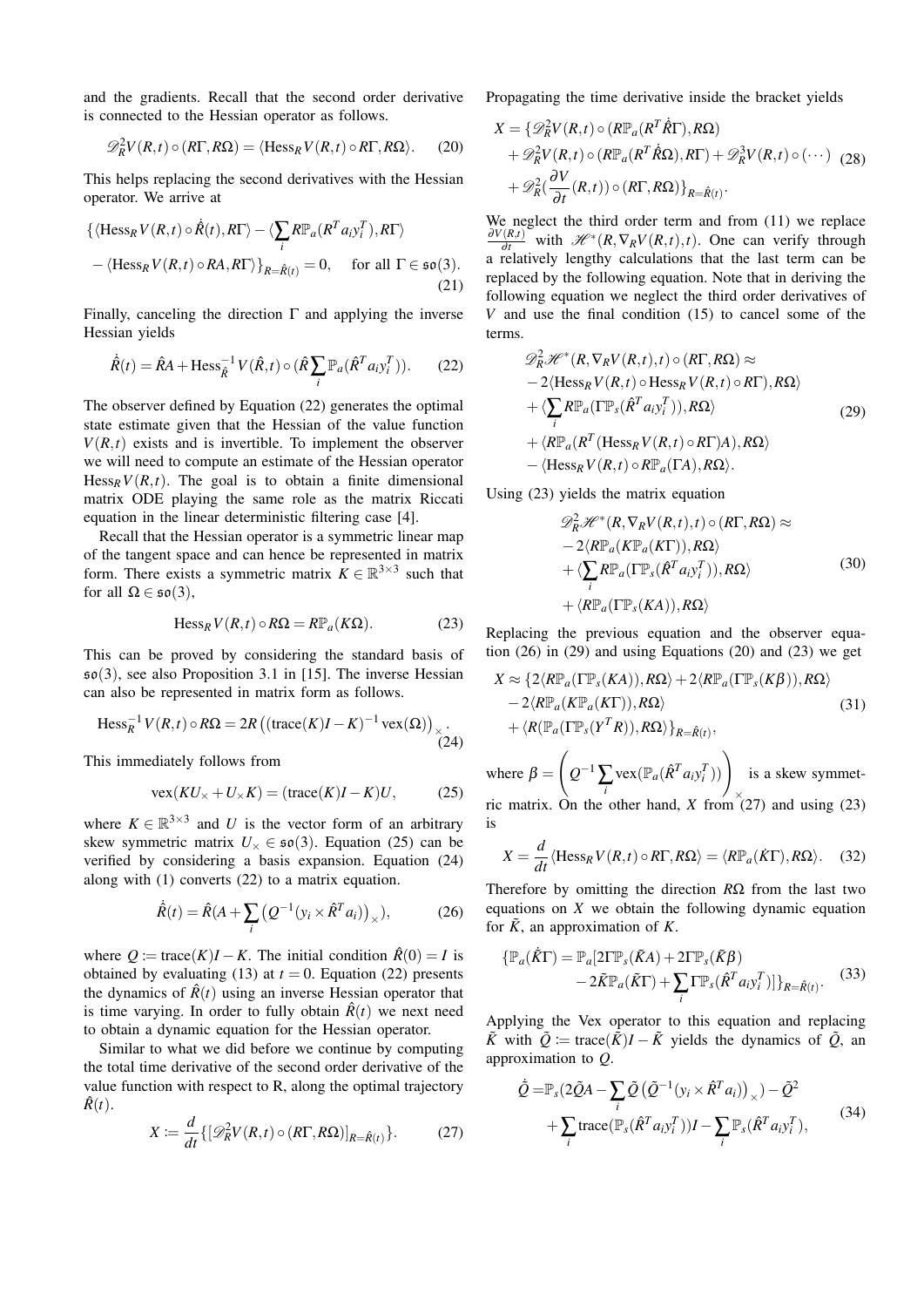where  $\tilde{Q}(0) = \text{trace}(K_0^{-1})I - K_0^{-1}$ . This initial condition is obtained by differentiating Equation (12) with respect to *R*, using the final condition (15) and the fact that  $\hat{R}(0) = I$ .

#### V. RESULTS

In summary, following the calculations in Section IV we have obtained the following filter. Note that for convenience we drop the *tilde* notation.

$$
\dot{\hat{R}} = \hat{R}(A + \sum_{i} (Q^{-1}(y_i \times \hat{R}^T a_i))_{\times}), \hat{R}(0) = I,
$$
 (35a)

$$
\dot{Q} = \mathbb{P}_s (2QA - \sum_i Q\left(Q^{-1}(y_i \times \hat{R}^T a_i)\right)_{\times}) - Q^2
$$
  
+ 
$$
\sum_i \text{trace}(\mathbb{P}_s(\hat{R}^T a_i y_i^T))I - \sum_i \mathbb{P}_s(\hat{R}^T a_i y_i^T),
$$
(35b)

where  $Q(0) = \text{trace}(K_0^{-1})I - K_0^{-1}$  and  $K_0$  is known from the cost (3). The signals *A* and  $\{y_i\}$  are defined by the system (2). The filter in Equation (35) consists of two interconnected parts. Equation (35a) evolves on  $SO(3)$  and consists of a copy of system (2) plus an innovation term. The innovation term is a weighted distance between the (past) estimated signal and the noisy measured signal projected on the tangent space. Note that  $y_i \times \hat{R}^T a_i$  encodes the rotation required to take  $\hat{R}^T a_i$  to  $y_i$  in Riemannian normal coordinates. The weighting  $Q^{-1}$  is applied to the skew coordinates of this distance and the results are projected back on the tangent space. The (inverse) weighting matrix *Q*, dynamically generated by (35b), depends on the past estimates and the past measurements. The second equation (35b) is a time varying Riccati differential equation.

Consider the system (2) and the cost (3). Given some measurements  $\{y_i|_{[0, t]}\}$  and their associated input  $A|_{[0, t]}$ , assume that unique solutions  $\hat{R}(t)$  and  $O(t)$  to (35a) and (35b) exist on  $[0, t]$ .

*Theorem 1:* Assuming that  $V(R,t)$  from (10) is twice differentiable and that  $Hess_R V(R,t)$  is invertible,  $\hat{R}(t)$ given from (35a) is optimal where  $Q = \text{trace}(K)I - K$  and  $Hess_R V(R,t) \circ R\Omega = R\mathbb{P}_a(K\Omega)$ , for all  $\Omega \in \mathfrak{so}(3)$ .

*Proof:* From our previous calculations in Section IV it is easy to see that Equation (35a) is derived only using the optimality conditions (7) and (13).

*Remark 1:* The left invariant observer (35a) is in fact a gradient-based observer [11]. The innovation term in this equation is a gradient of the right invariant cost function  $f(\hat{R}, \{y_i\}) = \sum_j |y_i - \hat{R}^T a_i|^2$  with respect to  $\hat{R}$  and the right invariant metric given by  $\langle A, B \rangle_Q := \text{trace}[AQB^T]$  for all  $A, B \in \mathfrak{so}(3)$ , where *Q* is a positive definite matrix.

*Remark 2:* Although we obtain the optimal observer (35a) we would need the true Hessian operator to be able to compute this optimal filter. The next proposition states that Equation (35b) is an approximation to the dynamics of the Hessian operator.

*Proposition 1:* Assuming that *V*(*R*,*t*) is three times differentiable and that  $Hess_R V(R,t)$  is invertible,  $\dot{Q}$  in (35b) approximates the derivative of the true Hessian of  $V(R,t)$  to the order  $O(\nabla_R^3 V(R,t)).$ 

*Proof:* In Section IV, deriving Equation (27) was followed by using the optimal equation (35a), the final value condition (13) and neglecting the third order derivatives of the value function. Hence, the dynamics of the Hessian operator was approximated up to the second order.  $\overline{\phantom{a}}$ 

*Remark 3:* Similar to our previous filter derivation in Section IV we could continue with Mortensen's approach to derive a higher order filter. However, this would require some tedious tensor algebra.

#### VI. SIMULATIONS

Note that rewriting the proposed filter (35) using  $P :=$ *Q* <sup>−</sup><sup>1</sup> yields the following filter that is more suitable for implementation as it avoids the inverse operation.

$$
\dot{\hat{R}} = \hat{R}(A + \sum_{i} \left( P(y_i \times \hat{R}^T a_i) \right)_{\times}), \ \hat{R}(0) = I, \tag{36a}
$$

$$
\dot{P} = \mathbb{P}_s(2PA - \sum_i P(P(y_i \times \hat{R}^T a_i))_{\times}) + I
$$
  
-  $P(\sum_i \text{trace}(\mathbb{P}_s(\hat{R}^T a_i y_i^T))I - \sum_i \mathbb{P}_s(\hat{R}^T a_i y_i^T))P,$  (36b)

where  $P(0) = (\text{trace}(K_0^{-1})I - K_0^{-1})^{-1}$ . To achieve better implementation properties we also convert (36a) to a quaternion observer in which rotations are represented by unit quaternions. Note that if  $q = [q_0 \quad \vec{q}]^T \in \mathbb{R}^4$  is a quaternion with unit norm where  $\vec{q} \in \mathbb{R}^3$ , then *q* correponds to  $R(q) \in SO(3)$ 

$$
R(q) := I_3 + 2q_0 \vec{q}_\times + 2\vec{q}_\times^2.
$$
 (37)

Hence the proposed quaternion filter is given by

$$
\dot{\hat{q}} = \frac{1}{2}\hat{q} \otimes (\text{vex}(A) + \sum_{i} P(y_i \times \hat{y}_i^T)), \ \hat{q}(0) = [1 \ 0 \ 0 \ 0]^T, \ \ (38a)
$$
\n
$$
\dot{P} = \mathbb{P}_s(2PA - \sum_{i} P\left(P(y_i \times \hat{y}_i^T)\right)_{\times}) + I
$$
\n
$$
-P(\sum_{i} \text{trace}(\mathbb{P}_s(\hat{y}_i \mathbf{y}_i^T))I - \sum_{i} \mathbb{P}_s(\hat{y}_i \mathbf{y}_i^T))P, \tag{38b}
$$

where  $P(0) = (\text{trace}(K_0^{-1})I - K_0^{-1})^{-1}$ , the operator ⊗ is the quaternion multiplication and  $\hat{y}_i := \hat{R}^T a_i$ . It is straightforward to verify that  $\hat{y}_i$  is also equal to the vector part of  $\hat{q}^{-1}$  ⊗  $[0 \ a]^{T} \otimes \hat{q}$ , where for  $q = [q_0 \ \ \vec{q}]^{T}$  the inverse is defined as  $q^{-1} := [q_0 - \vec{q}]^T$ .

The unit quaternion MEKF is given by [12]

$$
\hat{q}_m = \frac{1}{2}\hat{q}_m \otimes (\text{vex}(A) + \sum_i P_m(y_i \times \hat{y}_i^T)), \ \hat{q}_m(0) = [1 \ 0 \ 0 \ 0]^T,
$$
\n
$$
P_m = \mathbb{P}_s(2P_m A) + I - P_m(\sum_i \text{trace}(\mathbb{P}_s(\hat{y}_i \hat{y}_i^T))I - \sum_i \mathbb{P}_s(\hat{y}_i \hat{y}_i^T))P_m,
$$
\n(39a)\n(39b)

where  $P_m(0) = I$  and  $\hat{y}_i$  is equal to the vector part of  $\hat{q}_m^{-1} \otimes$  $[0 \quad a]^T \otimes \hat{q}_m.$ 

*Remark 4:* Note that the MEKF and the proposed filter share the same observer equations (39a) and (38a). However, the proposed Riccati equation (38b) differs from the MEKF's Riccati equation (39b). The term  $\mathbb{P}_s \sum_i P(P(y_i \times \hat{y}_i^T))_{\times}$ in (38b) is not present in the MEKF. This term will be very small once the filter has converged and  $\hat{y}_i$  is close to *yi* . More importantly, note that the quadratic term in the